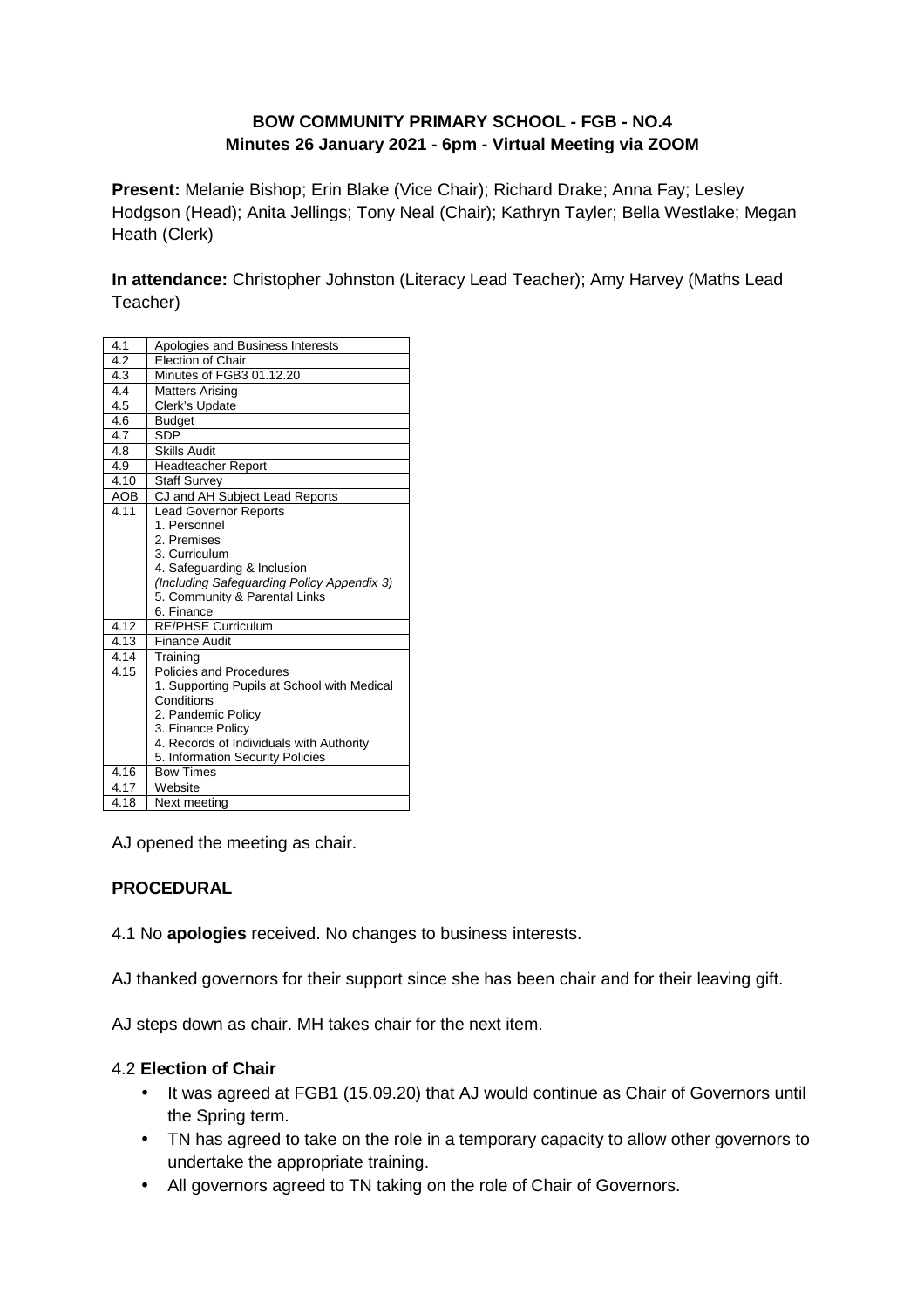• TN thanked governors for electing him to the position of chair. He explained how feedback is welcome as he chairs slightly differently to AJ.

TN takes over chair of the meeting.

- 4.3 **Minutes** from FGB3 01.12.20 were agreed as an accurate record.
- 4.4 **Matters Arising** from the minutes of the meeting on 01.12.20
	- See 'Summary of Actions' document.
	- Item 5.3.3 The Finance Audit and the SFVS flagged no serious issues. This action was addressing the concerns that there are certain elements of school finance that only LH and SV can address and would be difficult to pick up should there be an emergency. This action is carried forward until restrictions allow a review.
	- Item 5.8.2 This item was as a result of the secondment and the positive feedback from staff. The COVID situation has prevented this action from being carried out. AJ will aim to discuss this with LH soon.
	- Item 1.6.1 This is now complete, however BW will now need to provide a photo.
	- Item 2.15 Carried forward.
	- Item 3.5.1 This item is complete. No feedback has been received from staff.
		- o Governors asked if LH has received any feedback from staff regarding this budget communication.
			- **EXECT** LH explained that she is not aware of any. All schools are under pressure and staff are aware of this.
			- AF explained that the message was clear and understood by staff.
	- Item 3.5.2 This item is complete.
		- o Governors asked if LH had confirmed any additional subscriptions at the staff meeting.
			- LH confirmed that suggested subscription renewals or purchases were reviewed at the staff meeting. MyMaths runs out in March and costs £350. EdShed runs out in October and costs £350. Twinkl would cost £220. However, Phonics Bookclub was cut due to the cost of £500, and that it is only used by KS1, rather than the whole school. FOBS have voiced an interest in funding this and are looking into alternative funding streams locally (Den Brook Windfarm and the Co-op Shop).

### **ACTION: BW to send MH photo for the school website.**

### 4.5 **Clerks Update**

- The Finance Audit results were as expected for governance, this will be picked up later in the meeting.
- The Development for Clerks course is underway. It is an intense course and MH is learning a lot about governance. MH thanked governors who have volunteered to act as appraisers for part of this course. This course has flagged some minor issues that MH will raise with TN via email.
- The updated Governor Contact Detail document is on the back room. However, there will be another updated version soon to address TN's new position as chair. All contact information will remain the same.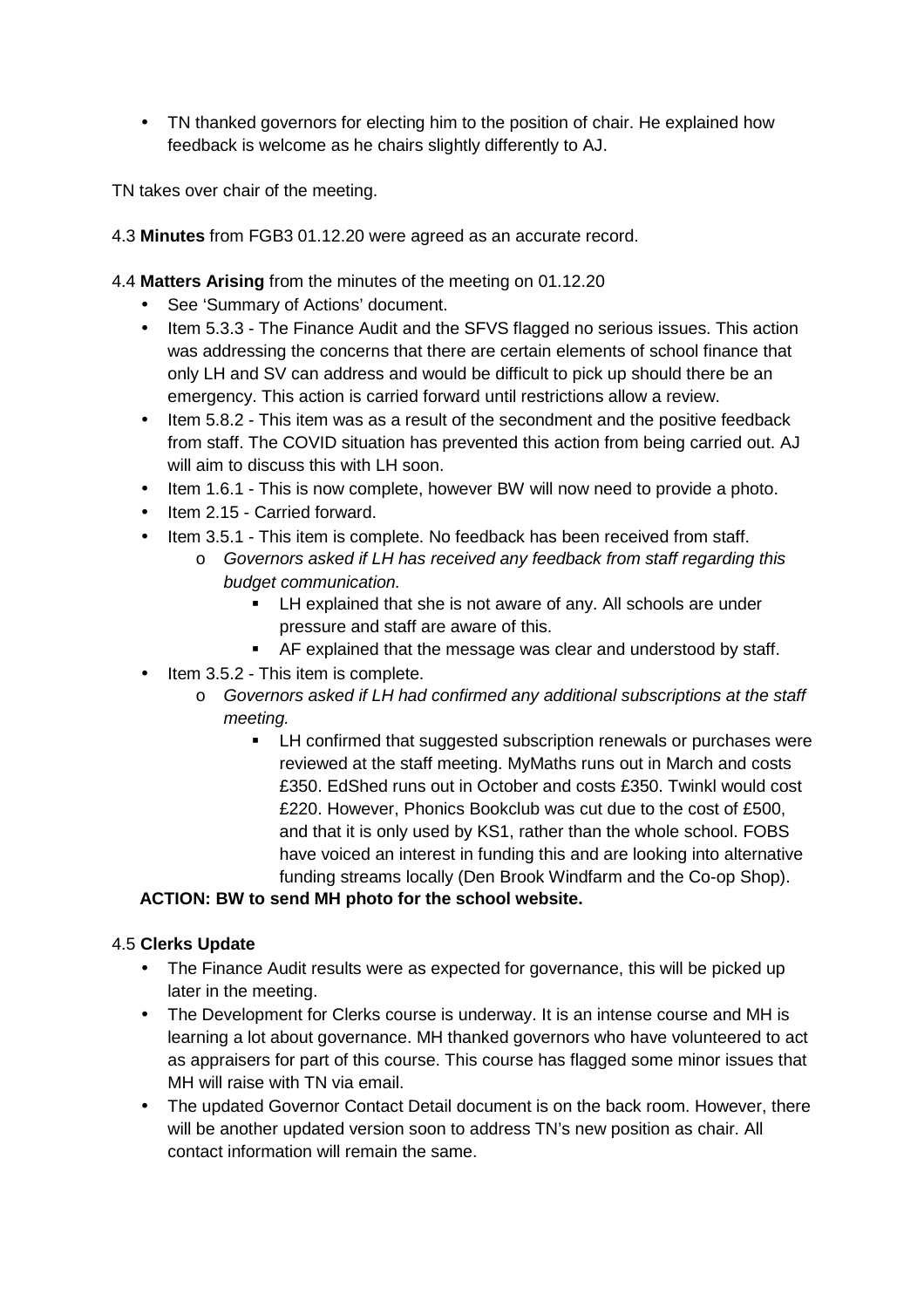- MH requested that governors double check the email addresses they use to send emails to other governors. Many have been sent this week that have needed to be forwarded to the correct addresses to ensure all governors receive them.
- MH reminded governors that CJ and AH are due to join us at 7pm to discuss their subject lead teacher reports.

# **ACTION: MH to email TN regarding issues raised in the Clerks Development training.**

# **STRATEGIC PLANNING**

# 4.6 **Budget**

- There is little change in the status of the budget since FGB3.
- The Benchmarking exercise; the SFVS; and the finance audit have raised no major problems.
- The capital is ok.
- The revenue position has been challenged by County. They have not yet replied to the schools justification. This lack of reply could be down to the fact that a majority of schools are in this same situation.
- There is currently £14,000 worth of COVID expenses. There is currently no means of claiming this money back.
- The repairs budget is overspent for the year.
- Both the catering and supply teaching budgets are underspent.
- We are currently in the forecast position.
- The overspend on TAs is £12,000. The needs of individual children are being taken into account. Due to the current restrictions, shared support has had to stop, meaning more 1:1 TA hours required. This overspend also covers the pupils safety. Pupils' home situations mean that some pupils cannot function without extra support. County are unwilling to exclude pupils, and this would be a likely consequence of cutting TAs.
- Pupil and staff safety always comes first.
- This current version of this year's budget is yet to be approved. Some items were 'shaved' by SV and Suzette. This will be agreed in FGB5.
- Next year's budget needs to be addressed. County will flag the projected imbalance. The forecast will be studied and options discussed.

# **ACTION: LH to bring current budget to be agreed at FGB5**.

# 4.7 **SDP**

- Governors asked how the SDP is progressing.
	- o LH explained that the SDP is currently on hold due to the school closure.
- LH had a meeting with the School Improvement Partner (SIP). The SIP reviewed the website; catch up programme; and relevant policies. The SIP noted that the mental health and wellbeing of the pupils is being handled well.
- There are twice daily ZOOM meetings for all pupils which are being well attended.
- The catch-up programme is on hold due to time constraints. The teacher who has been employed for catch up has not got time to individually call children.
- Vulnerable children, including children struggling to access the online curriculum, are being offered places in school.
- The school is fully DFE and PHE compliant. All staff feel safe and know what to do.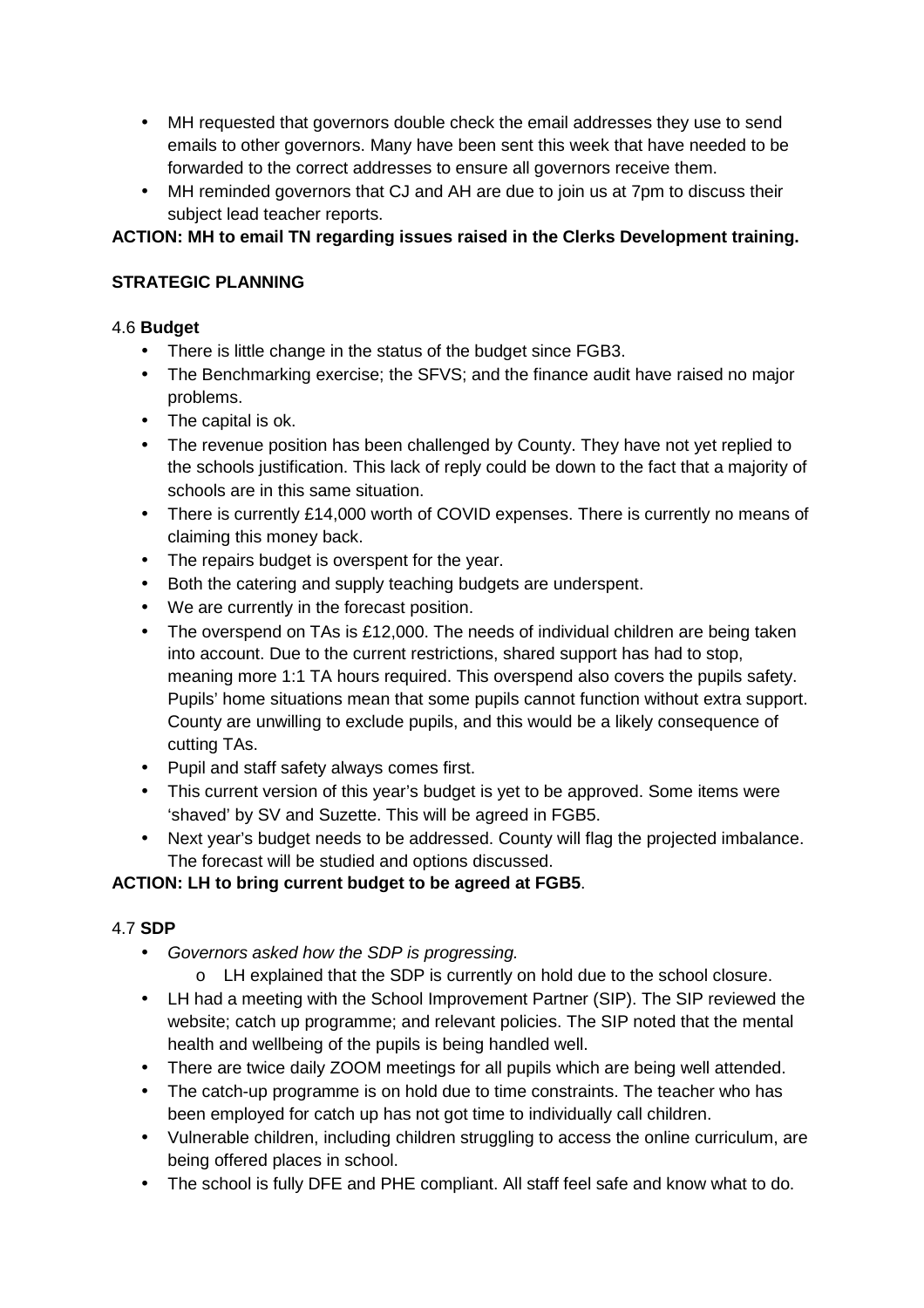- The school is addressing diversity by having the classes study the same areas of focus, every two to three weeks covering different abilities.
- Governors asked how full the school currently is and what is the capacity.
	- o LH explained that in the beginning it was 35%, nearly 40 places. Following a communication, explaining concerns for the safety of both staff and pupils with the high pupil numbers, it is now 20% - 25%, which is far more manageable. Many parents initially expected their children to be in full time.
	- o There is room for 1 or 2 more pupils per class.
	- o This increase in numbers from the previous closure was expected as the list of keyworkers is longer than before.
- Governors suggested that TN and LH should amend the SDP to take the current closure into account.
	- o LH agreed. This will be prepared for FGB5.
- Governors asked how many of the pupils are currently in school full-time.
	- o LH stated that there are 8-10 pupils in full-time, across all classes. Following the communication regarding the concerns of numbers, parental cooperation was good.
- Governors asked if the school feel confident that all of their vulnerable children are being supported adequately.
	- o LH explained how any pupils not participating in the ZOOM lessons are phoned by the school and any child that is struggling with their work is invited into school. An example was given of a family who have very poor internet reception and it has been arranged their child comes into school twice a week.

# **ACTION: LH and TN to amend the SDP and bring to FGB5.**

### 4.8 **Skills Audit**

- MH will send out the questionnaires again from the Babcock model skills audit.
- Governors were requested to reply send the replies back to MH as soon as possible so that results can be gathered in time for FGB5.

### **ACTION: MH to facilitate skills audit.**

# **STATUTORY REPORTING AND ACCOUNTABILITY**

### 4.9 **Headteacher's Report**

- See 'Headteacher's Report document.
- Additional items include:
	- o Staff COVID testing is starting on Thursday 28<sup>th</sup> January.
	- o The DfE have allocated the school 13 Chromebooks, meaning the school now has a total of 44 Chromebooks.
- Attendance rates were good.
- Governors asked how the school having 11 pupils with an EHCP compares locally.
	- o LH explained that this figure is very high and is expected to rise up to 13-14 pupils with EHCPs.
	- o The SEND register has many pupils with significant needs. 2 more children on the register are awaiting EHCPs.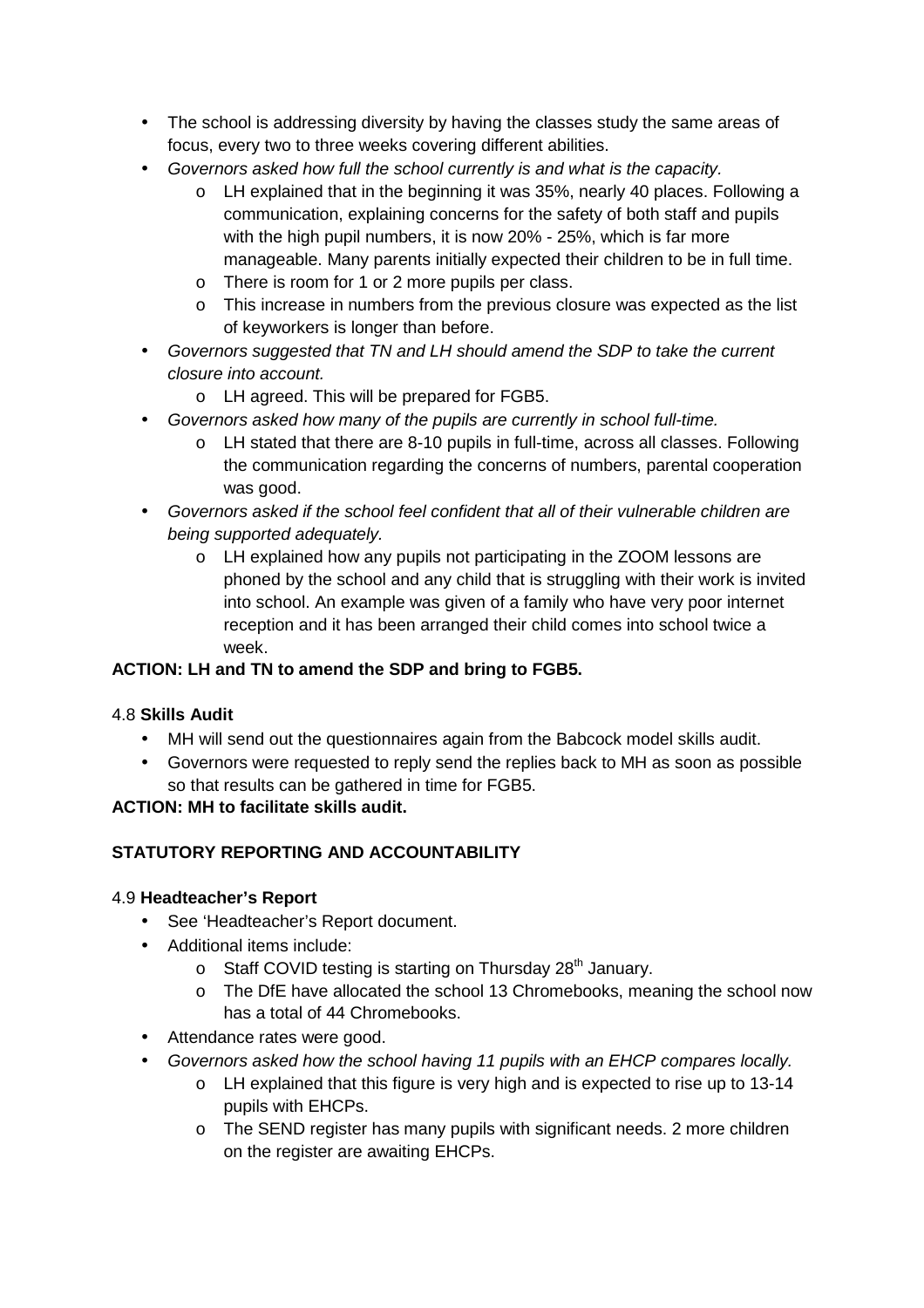- $\circ$  The school is meant to contribute £6000 towards support for pupils with an EHCP, however this figure was reduced to £2450 for the last 2 EHCPs perhaps due to the high number within school and the effect on the budget.
- o There have been issues accessing speech and language support due to repeated rejections, despite educational psychologist recommendations.
- Governors asked how many more EHCP pupils there can be before general teaching is impacted.
	- o LH explained how she does not know as this is a new situation. Their needs are met by first quality teaching and extra support.
	- o Each child is different and requires different levels of support. A child on their own cannot sustain focus. Some children are disruptive whereas others are not.
	- o Autumn data showed pupils making great progress throughout the school.
- Governors asked if there is any indication of SEND levels in the upcoming September intake.
	- o It was explained how there are currently several with speech and language issues.
- Governors asked if the Early Year testing was going to be carried out (following an article explaining that this was not mandatory but encouraged).
	- o LH and AF explained that this has already happened. The results are good, it enables a comparison to take place later in the school year to show the pupils progress.
	- o Governors asked if there were any 'red flags'.
		- AF explained how it is difficult to tell as it was completed so early in the year. This will be picked up over time. Early Years is largely about social development.
- Governors asked what extra steps are being taken to help staff morale during this closure.
	- o LH explained that nothing extra has been put in place. Staff have been stating that coming into work has given them a sense of normality and has been a grounding experience for them. Staff child care issues are being worked around. There are no extra pressures being loaded onto staff and everything is discussed at staff meeting to allow points of view to be aired.
	- o Governors challenged this not matching the low morale mentioned in the headteacher's report.
		- **EXECT** LH explained how this is a tough situation and it will be reviewed if any staff member is really struggling.
		- AF explained how staff are good at supporting each other. The current lockdown and reduced numbers of pupils and staff in school means that socially distanced staff interaction has actually increased.

# 4.10 **Staff Survey**

- This is the first time the staff survey has been produced in this format, therefore there is no comparison. It is not clear whether the quartiles mentioned are local or national.
- The favourable results are in the following areas: purpose and direction; local line management; safeguarding; and overall satisfaction.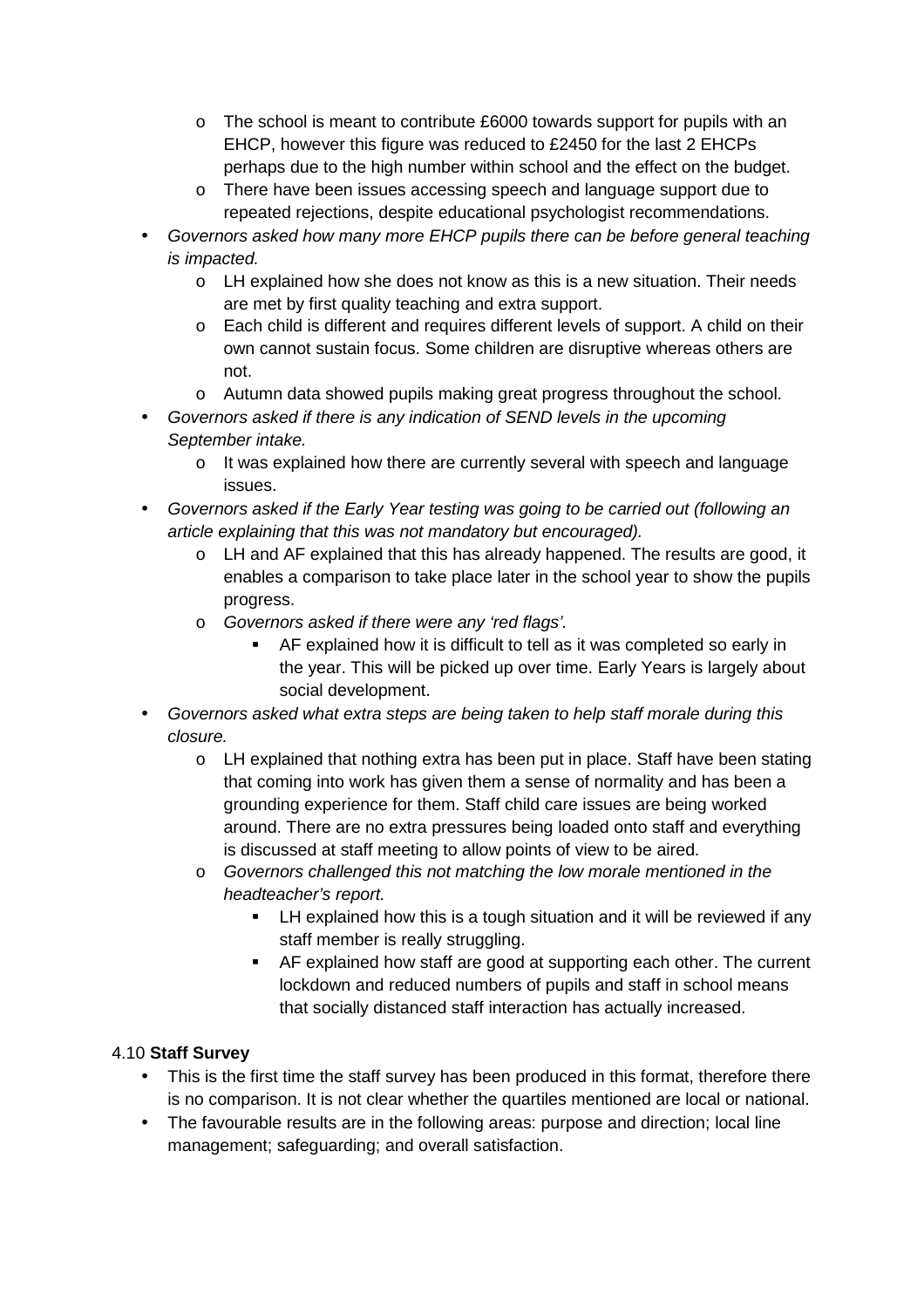- Training satisfaction is lower. It was noted how much percentages can be skewed by one staff member.
- Communication has been highlighted as an area for development.
- Strategic management (governance) is ok but could be developed.
- Governors asked if there was any follow up regarding the hygiene result.
	- $\circ$  LH explained how before the closure, unions were saying that it was not safe to be in school. A staff meeting was held where risk assessments were shared. Staff were asked if they felt safe and they all said they did. Some staff have needed to be reminded to keep 2 metres apart.
- Governors discussed what the next steps should be following the survey results.
	- o TN will write to staff to introduce himself as chair.
	- o The draft minutes from the FGB meetings will be circulated around staff, so they can raise any key points or flag concerns.
	- o Governors asked AF, staff governor, if she felt that this is something staff would be interested in.
		- AF explained how some staff may be interested whereas others will not be.
		- If was suggested that staff are reminded that the confirmed minutes are available on the website.
		- If was noted that sending them in an email will make them feel more involved and could encourage commitment. It would also make the governors more accessible.
- Governors stated how they were conscious that they are currently not being seen at the school. It was stated how governors are welcome to observe staff meetings.

# **ACTION: TN to send a communication to staff introducing himself as the new chair of governors.**

CJ and AH joined the meeting.

# AOB **Literacy and Maths Subject Lead Reports**

• CJ and AH were welcomed to the meeting and asked if they could talk through their subject reports.

# **Literacy** - CJ

- See 'Literacy Report for Governors January 2021' document
- These assessments were carried out during the  $3<sup>rd</sup>$  week of term, following the full reopening of the school. They give a good indication of how far they had slipped during the closure.
- Year 3 has not shown the same levels of improvement as the other year groups. This is largely due to the high numbers of SEND pupils in this year group. There is only one child who is not at 3 or more points below ARE. There is the capacity for some of the pupils to achieve ARE, however a majority will not. Most of these pupils have made progress.
- Writing is good across the board. There is room for improvement.
- Actions being taken include: learning walks; investing in resources, including reading materials to encourage good writing; targeted spellings; pupil premium support being accessed (due to a majority of pupil premium pupils being behind); and a programme of support that is ready for roll-out when schools reopen.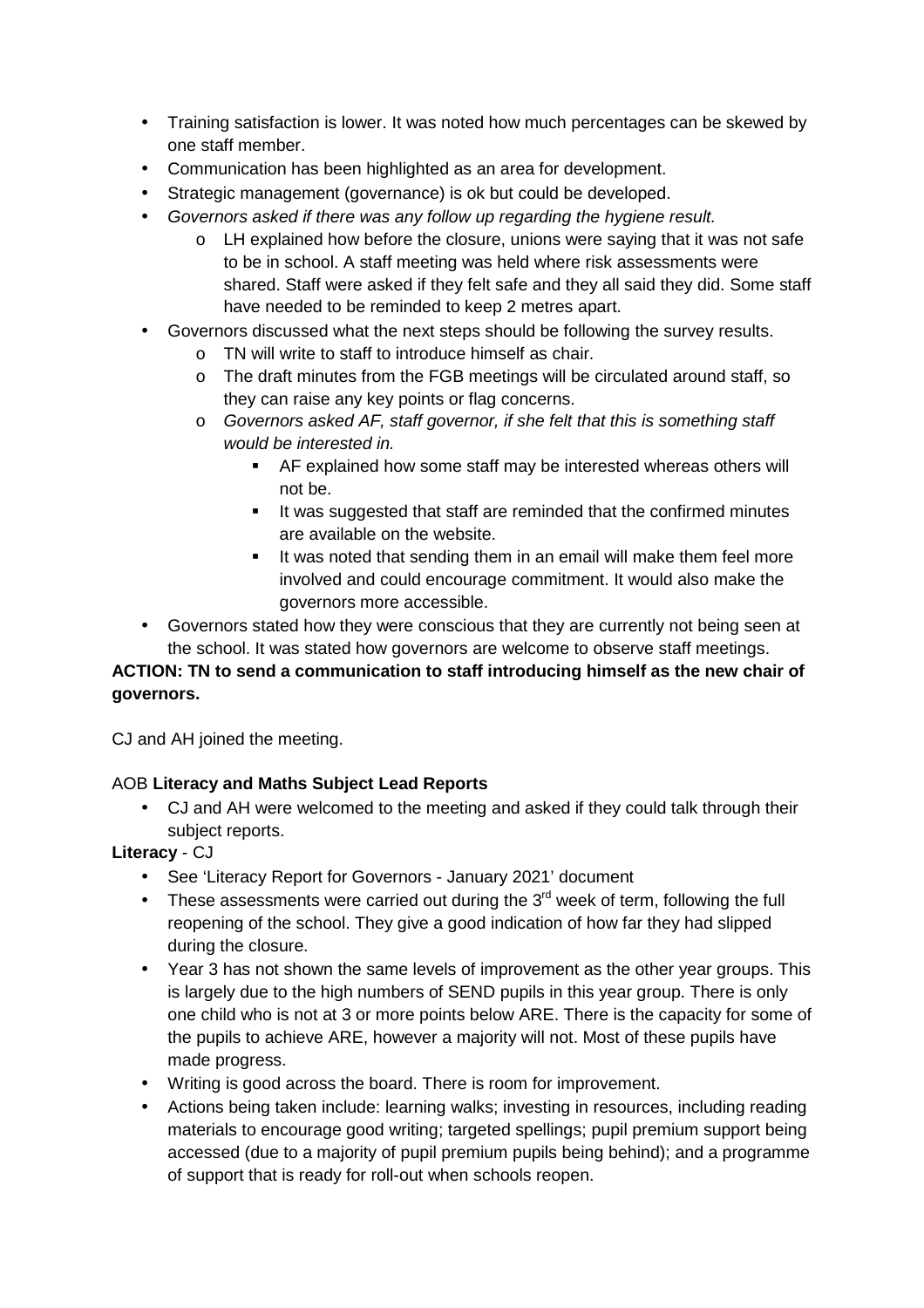- The aim is to get both year 2 and year 6 closer to national average by the end of the school year.
- There will be another baseline assessment carried out when schools reopen.
- Literacy home learning has received good engagement so far.
- Governors asked how the targets are set.
	- $\circ$  CJ explained how they are looking at pupils who can make a terms progress. It is dependent on the pupil. The target is set at children being one point behind, to achieve ARE.
- Governors asked if he is comfortable with where the highest achieving pupils currently are.
	- o CJ explained that he is. The best readers are the ones who read all the time anyway. The more children read the better they are at literacy due to its links with writing and spelling. Some pupils that were at greater depth have slipped to just below due to being out of practice.
- It was noted how the March targets will most likely not be met due to it being anticipated that school will not have reopened by then.

#### **Maths** - AH

- See 'Maths Report for Governors January 2021' document.
- AH has completed mastery training and is now training to become a Mastery Specialist.
- AH explained how all teachers are engaged with the mastery programme and as pupils progress up through the school there should be no need to plug any gaps due to solid foundations of understanding.
- The timing of the closure was unfortunate due to items about to be rolled out.
- AH was planning lessons with individual teachers, however this has paused due to closure.
- Parents struggle to support pupils at home due to difference in the way maths is taught. The White Rose package is very good quality and should help with home learning.
- All years groups made great improvement in the autumn term.
- Year 5 were not scoring as well as expected due to gaps in learning. A daily 'mini maths lesson' has been introduced for all classes, in an attempt to plug these gaps. This is separate from their usual maths lesson.
- Governors asked about the large March target for year 5.
	- o AH explained how some of the results of the September assessments were much lower than they should have been. Some children do not perform well in assessments. These pupils have made great progress. It was also noted that the tests have a wider range of material in them, than the children had been taught at that point in the year.
- It was noted how it is good to see the progress in the Early Year class.
- Governors thanked CJ and AH for their attendance and stated how impressed they are with their progress.

CJ and AH left the meeting.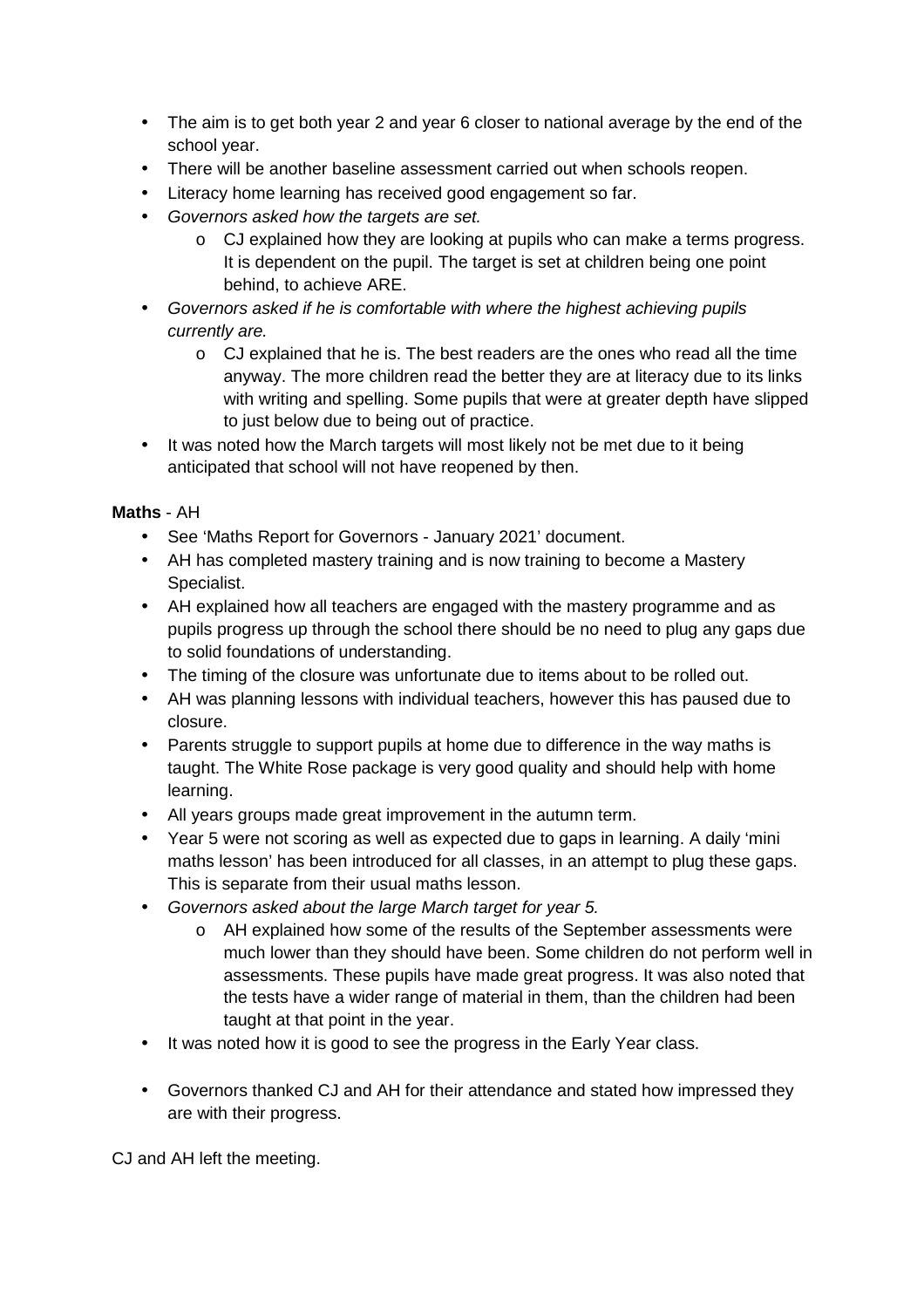# 4.11 **Lead Governor Reports**

### 4.11.1 **Personnel - MB**

- MB had a meeting with LH in December.
- The Pay Policy is complete.
- All appraisals are complete.
- The SDP was going well.

### 4.11.2 **Premises - RD**

- There is nothing new to report.
- The new windows are due to be fitted during February half term.

# 4.11.3 **Curriculum - AJ**

- Two learning walks have been carried out.
- The RSHE curriculum was heavily revised in September. The school used external resources to adhere to this. This area is developing well. Linda Williamson (RSHE lead teacher) is currently off work, a supply teacher is covering this. It was suggested that BW follows this up in the summer term.

# 4.11.4 **Safeguarding & Inclusion - KT**

- There is a new appendix to the Safeguarding Policy that needs to be agreed.
- KT attended training last week (see 'Some Points of Interest following Jon Galling' document). This training raised many points acknowledged in the new appendix.
- The 2 major areas covered in the training were the challenges of safeguarding in rural areas; and the 70% increase in 'violent child abuse' in the South West was particularly concerning.
- Safeguarding Appendix 3 to be agreed by governors.
	- o Proposed by KT. Seconded by MB. Agreed by ALL.
- KT has been in touch with the SENDCo and will meet with her soon.
- Governors asked if KT has been able to view the Safeguarding Log recently.
	- o KT explained that she has not been able to attend school due to COVID restrictions; this will be picked up next term.
- Governors asked if there are currently any issues within the Safeguarding Log.
	- o LH explained that there are not. All remote contact with pupils is logged on CPOMs.
- Governors asked if LH has received the new Devon Threshold Tool.
	- o LH has not received one recently.
	- o KT has the newly updated Devon Threshold Tool, this will be sent to LH.

**ACTION: KT to send LH to new Devon Threshold Tool.** 

# 4.11.5 **Community & Parental Links - EB and BW**

- A learning walk was carried out in December regarding pupil wellbeing.
	- o Governors commended staff for the feeling of 'normality' in school (while adhering to restrictions).
	- o The pupils seemed happy to be back at school.
- Parents are struggling. There is nothing we can do to support them, without further burdening staff. The daily ZOOM meetings are helping ease the pressure.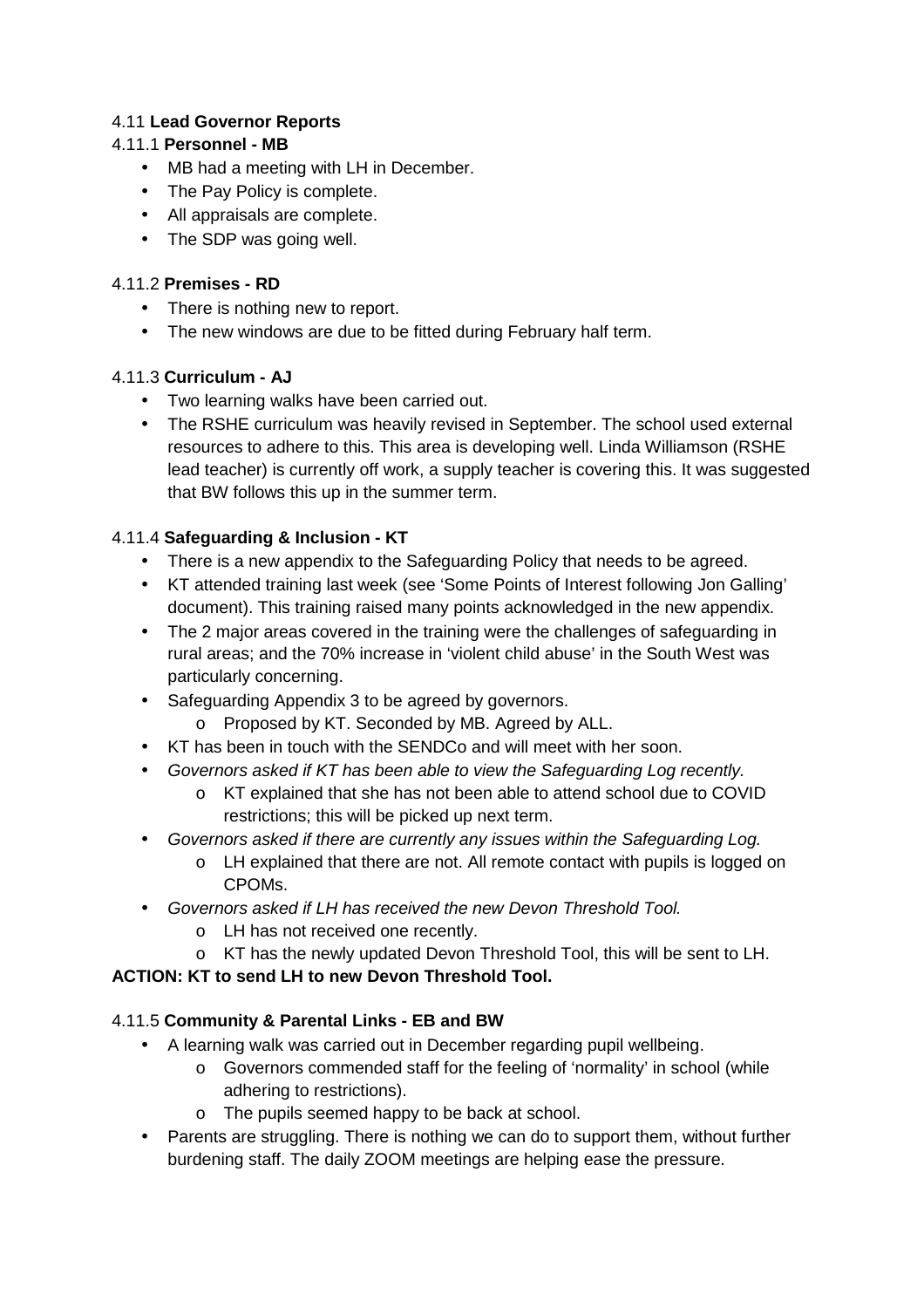# 4.11.6 **Finance**

- The finance audit results have arrived. The result is good. There are a few flags, one red, but generally reassuring.
	- $\circ$  The red flag is regarding a subscription for the Beano award that is run as an annual direct debit from a credit card. This is considered against financial guidelines and classes as a non-compliance, and therefore needs reporting to FGB.
	- o Governors asked why the direct debit is coming out of a credit card.
		- **EXECT** LH explained it is due to the school not having a bank account.
	- o An action plan is being prepared and carried out. The audit then needs to be resubmitted and presented to FGB.
- The SFVS needs to come through FGB. It has been drafted and is currently with LH and SV.
- The SFVS skills audit will need to come through the RES committee, due to TN being both Chair of Governors and Finance Governor.
- The Finance Policy has asked for changes to be made, however there is nowhere to input these changes. The County policy is very out of date. A new one is expected and will need to be adopted when available.

# 4.12 **RE/PSHE Curriculum**

- The policy and plan needs to be presented on website for parents to view. Parents need to understand that they can withdraw their children from this part of the curriculum.
- Parent consultation will involve directing parents to the website.
- It was questioned whether this was RE, PSHE or both.
	- o It was explained how there was an overarching policy for all to go onto the website, which will articulate which elements will be taught.

### **ACTIONS: 1. LH, AJ and BW to ensure that the relevant information is presented on the school website.**

### **2. AJ to look at other local school websites to see how they present the information.**

### 4.13 **Finance Audit**

• See item 4.11.6.

### 4.14 **Training**

- EB has postponed her NGA Development for Chairs course due to time commitment pressures in current lockdown.
- BWs Induction for New Governors has been rebooked due to her being unable to attend the previous one.
- BW will look into booking introductory curriculum training.

### 4.15 **Policies**

### 4.15.1 **Supporting Pupils at School with Medical Conditions**

• There are no changes to this policy.

# **ACTION: MH to ensure that 'Track Changes' is turned off on this document.**

### 4.15.2 **Pandemic Policy**